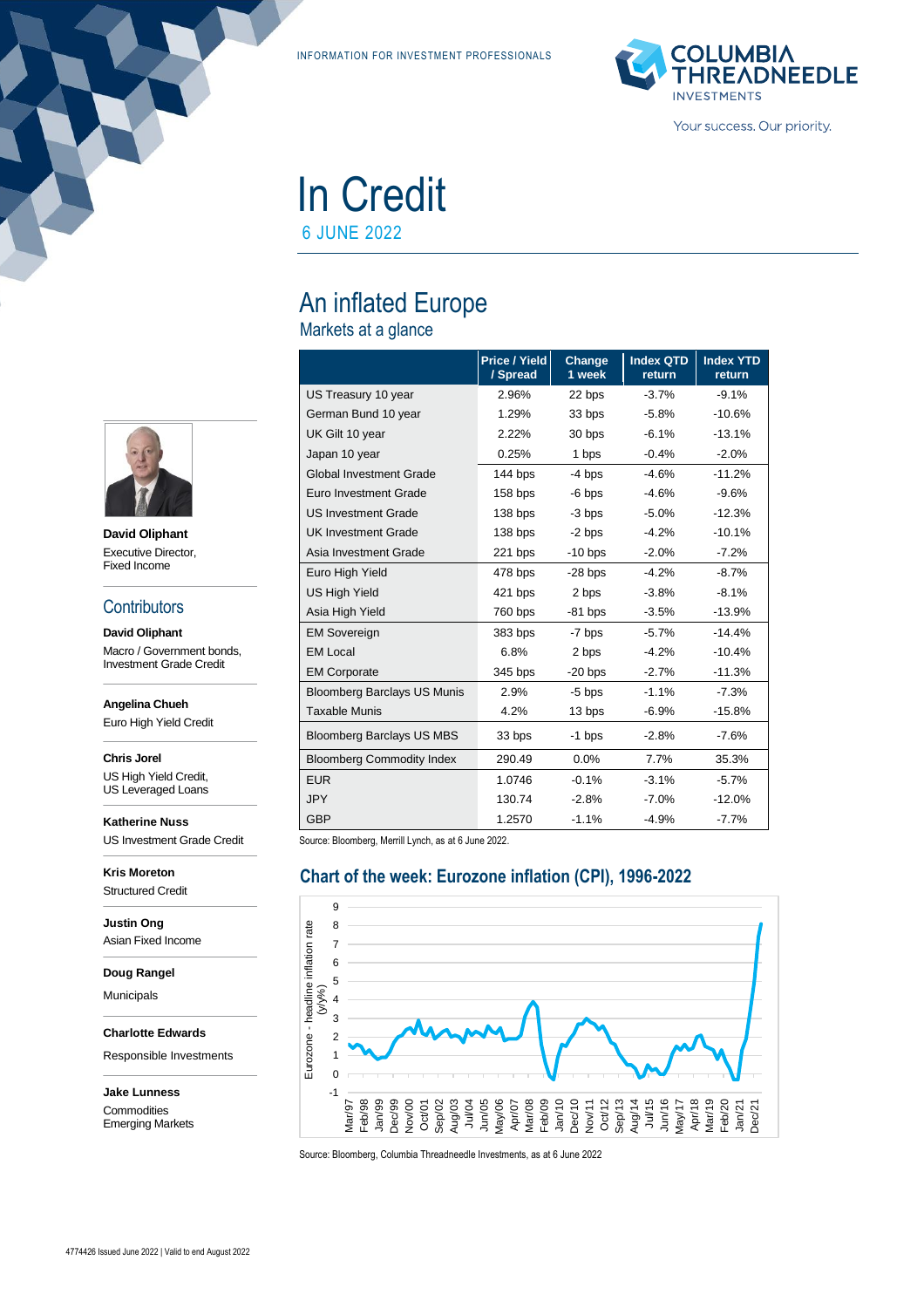#### Macro / government bonds

After a couple of weeks of calm, government bonds resumed their downward spiral taking yields higher through the week and by around 20bps for the US 10-year government note. Again, it was fears of inflation (this time in the eurozone) that upset sentiment and prompted speculation of a swifter and larger monetary policy response.

Specifically, eurozone inflation came in at 8.1% y/y. This was a record **(see chart of the week).**  The annual increase rose from 7.4% y/y in April and was well ahead of expectations. Energy inflation is running at nearly 40% y/y, while food, alcohol and tobacco increased by 7.5% y/y. This data provides monetary hawks in the ECB with plenty of reason to go for a 50bps increase in rates in July. However, it is not all plain sailing. German retail sales sank by 5.4% m/m in April with food sales especially weak. German government bond yields have risen by over 140bps this year and while inflation expectations have risen by around 60bps, it is real yields (driven by expectations of policy change) that have caused the greater damage.

Fears of the unwind of ultra-loose monetary policy in Europe have also dented confidence in non-German markets pushing spreads wider through the year. This has been more acutely evidenced in Spain and Italy where government spreads are over 50% wider than at the end of 2021.

In the US, the monthly employment report revealed a slowdown in payroll growth from last month and a moderation in wage gains. Specifically, May payrolls increased by 390k which was higher than expected (319k) though the net revision was -22k. The unemployment rate remained at 3.6% while average earnings increased by 0.3% m/m as was the case in April.

This week brings an ECB meeting where the market will be looking for clues as to whether the central bank will increase rates by 50bps in July. The market is priced for five hikes this year or around 125bps. In the US, we have CPI data which is expected to be around 8.3% y/y. In the UK we have a no-confidence vote in Prime Minister Boris Johnson.

#### Investment grade credit

Investment grade spreads tightened into the month-end and first few days of June but were wider in the month of May, nonetheless. In the last week, euro credit has modestly outperformed. Issuance was also a little lighter in May and the lowest volume May since 2012 in the US dollar market. ESG issuance remains healthy, however, and significantly higher than last year.

In specific news in both the widening and tightening, the real estate sector has underperformed as concern about property valuations and issuance weigh on this sector. Defensive sectors such as utilities and telecoms have outperformed this year, as has the energy sector given the strong rally in energy prices.

Finally, with credit curves having flattened the valuation of shorter-dated bonds looks appealing relative to longer-dated bonds. In the US dollar market, for example, 1–5-year debt has widened by twice the percentage of longer-dated (10-15 year) bonds.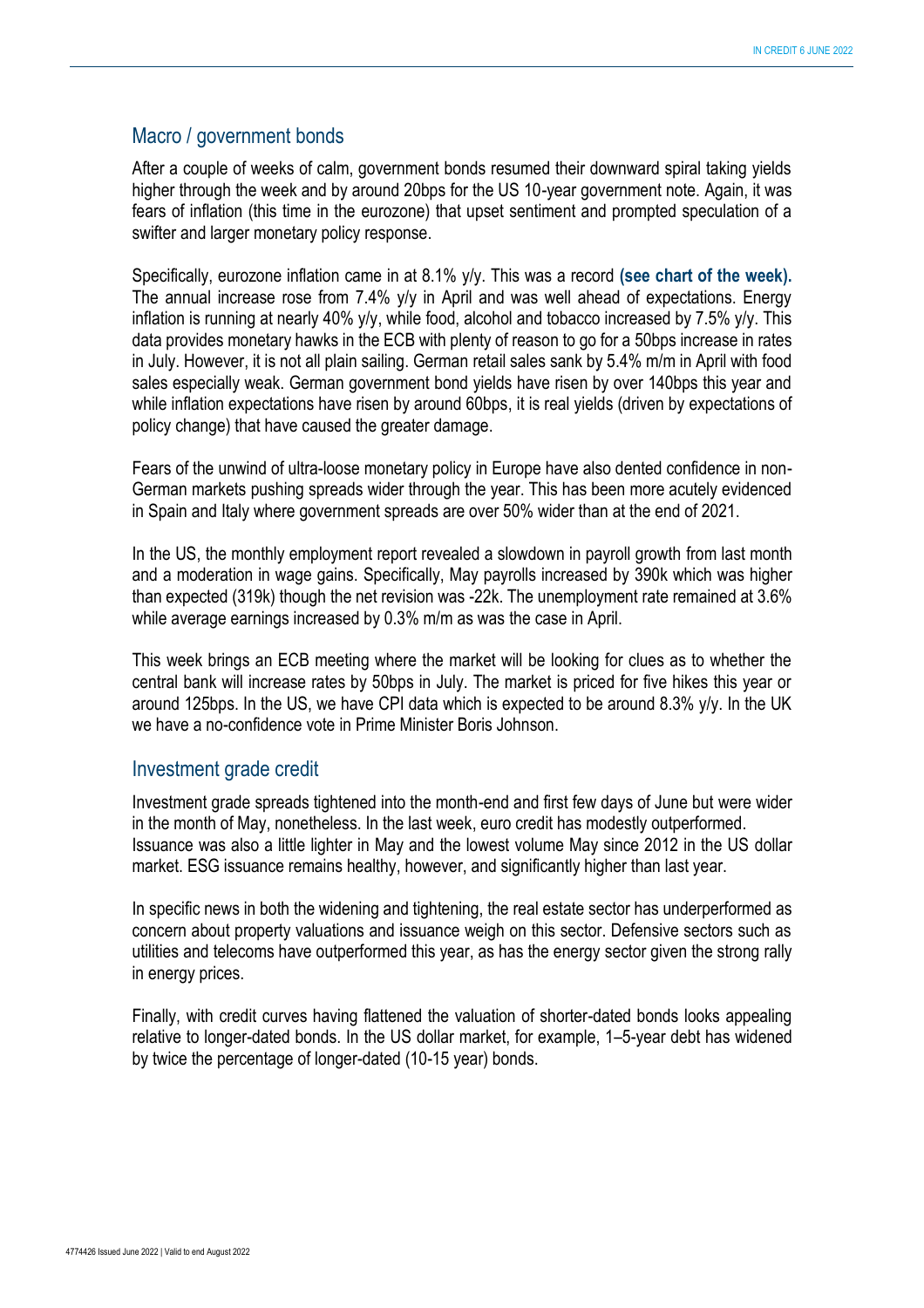#### High yield credit & leveraged loans

The historic tightening in US high yield bond spreads over the past six sessions stalled by week's end as a stronger than expected payroll report reinvigorated US Fed concerns. The ICE BofA US HY CP Constrained Index returned -0.39% and spreads were unchanged. According to Lipper, the asset class reported its largest weekly inflow since June 2020 totalling +\$4.8bn. New issue activity also resurfaced over the week following May's \$4.0bn of primary issuance, which was the third lightest month of issuance in the post-GFC era. In US leveraged loans, the average price of the J.P. Morgan Leveraged Loan Index increased \$1.05 over the week to \$95.13 as dip buyers waded in following the \$3 price decline in May. Loan retail fund flows stabilized this week following three consecutive weekly outflows, albeit with a modest \$33m inflow.

European High Yield continued to recover as spreads tightened in 12bps last week with single Bs outperforming BBs and CCCs. Yields were close to unchanged, having drifted higher only a couple of basis points on the back of underlying government yields also drifting higher. Fund flows returned to a positive print, led by ETFs as managed accounts still were experiencing outflows, albeit at a much slower pace than before. Given the shortened week with the UK out for the Platinum Jubilee, the primary market was closed last week.

It looks like part of the reason for the low new issuance is because banks are bypassing the primary market through private placement. Last year's LBO by Morrison's owners (CD&R) takeover financing, which they delayed, was finally partly raised (c £1.54bn), at an undisclosed price, via private placement.

In company specific news, Sani, the high-end luxury resorts firm) announced that its 2022 business is already 84% booked. Demand has been so strong that Russian bookings that were cancelled were easily replaced.

In M&A news, Vivendi, the second largest investor of Telecom Italia (owns 24%), announced it will not back the sale of the telecom's fixed network, valued between €17-€21bn, citing undervaluation.

In credit rating news, LKQ, an auto parts manufacturer, was upgraded to Baa3 by Moody's. This follow's S&P's April upgrade to BBB- and takes LKQ fully to investment grade across the rating agencies.

#### Structured credit

The US Agency MBS market struggled last week on higher rates coupled with a risk-on rally. While OAS tightened marginally the sector was down 84bps as rates sold off. A confluence of factors are mostly priced in at this point: the Fed's planned Agency MBS roll-off which launches this month, lower supply on higher rates and slower prepays and a liquidity risk premium on the part of investors. Perhaps the most noteworthy sector news is that the refinanceable universe of mortgaged households now stands at 1% vs nearly 100% two years ago with an average available 30-year mortgage rate of 5.5%. Equally incredible is a new high in-home price appreciation with the Case-Shiller index posting a 20.6% increase last week.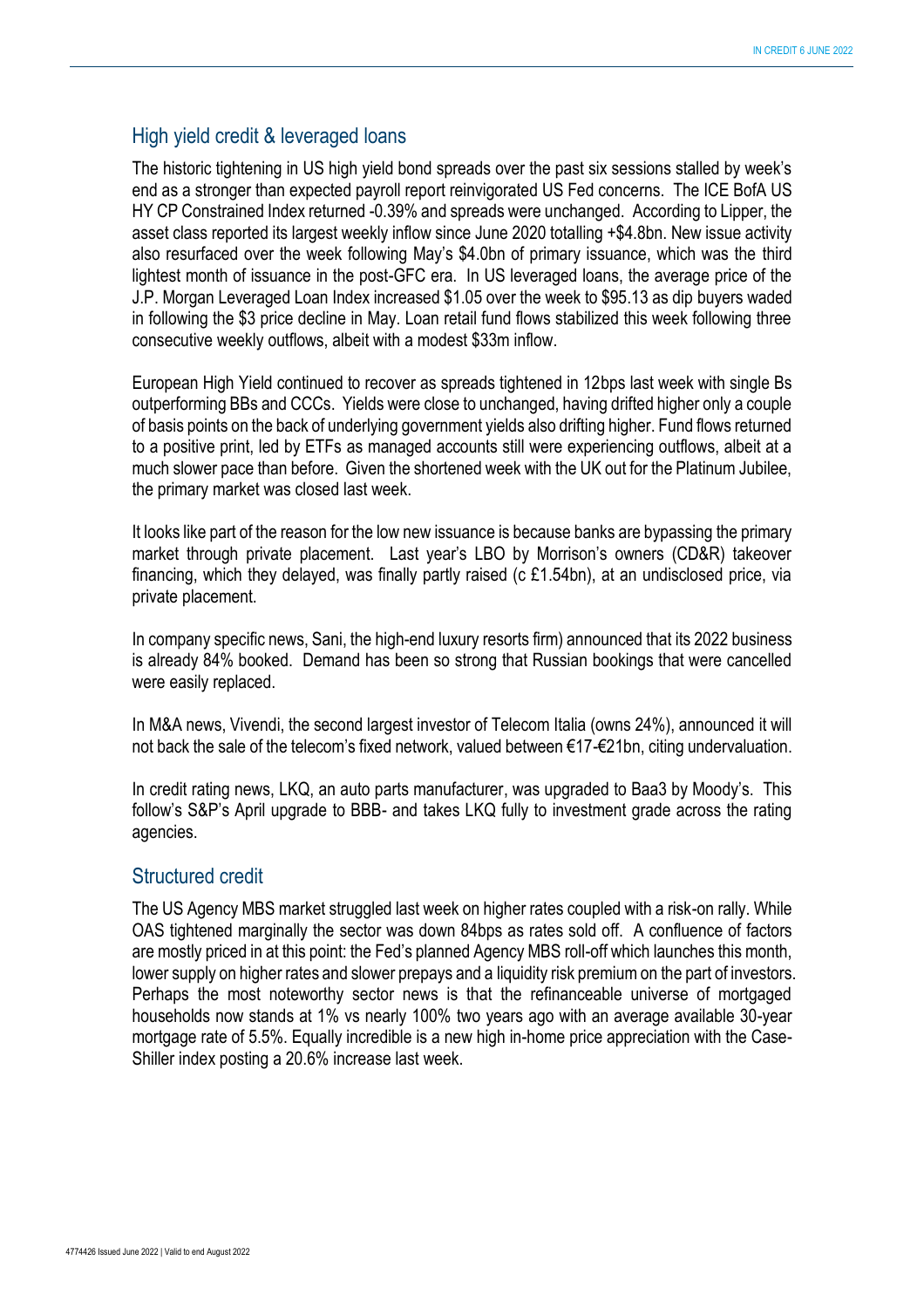#### Asian credit

PBOC has required some banks to report on a weekly basis starting from June their exposure to 10 SOE developers, five developers without controlling shareholders (Vanke, Greenland, Greentown, Gemdale and Sino Ocean), as well as 50 private developers. This is to monitor the banks' exposure to the property sector and is part of the central bank's push to meet the reasonable financing needs of housing companies. According to CRIC, contracted sales of China's 100 largest developers fell 59% y/y in May, a decline similar to April. That said, sales in May rose 6% on an m/m basis. Sales of SOEs and stronger POEs recorded lower y/y declines, implying the developer's credit quality has become an important determinant of the sales performance.

Last week, Central China announced that a Henan SOE would be acquiring a 29% stake in the company. This came together with a shareholder loan and convertible bonds issued to the buyer. This should immediately enhance the company's liquidity. Moreover, the entry of an SOE as a significant shareholder should improve the company's access to financing.

Fantasia announced that it has been served with a winding-up petition filed by Flower SPV limited at the Grand Court of the Cayman Island, in connection to \$149m loan. Modern Land filed for Chapter 15 Bankruptcy in New York.

Meituan's Q1, 22 revenue was at CNY 46.3b, +25% y/y. The revenue growth surpassed consensus estimates (CNY 45.3bn), but earnings were lower than expected (Adjusted net loss CNY 3.6bn, - 7.8% y/y, vs estimate loss CNY 4.6bn). Business performance had been resilient in January and February before a severe impact from Covid-19 in March in many regions. Profitability decreased because of the company's initiatives to mitigate the impact of lockdowns on consumers. Reported EBITDA ameliorated to a loss of CNY 1.84bn, with a margin of -4.0% (Q1/22: CNY -2.38 bn; -6.4%), albeit this was still lower than the street's expectations. The credit profile remains underpinned by the company's dominant market position, with strong growth and sound liquidity. At end-March 2022, it had cash and cash equivalents of CNY 35.4bn and short-term treasury investments of CNY 68bn, totalling CNY 103bn.

#### Emerging markets

Emerging market spreads were a little tighter over the week, ending at +383bps over treasuries, the overall return for the index was, however, down owing to the rise in US treasury yields.

China has eased some restrictions following its zero-Covid policy. Schools are starting to reopen and public transport has resumed in many places. The Caixin manufacturing PMI rose to 48.1 in May; however, it was lower than market expectations.

El Salvador was downgraded to CCC+ by S&P, meaning it is now rated CCC by all three rating agencies. A lack of any clear plan from the government to address its financing gap continues to cause concern. Pakistan's outlook was lowered to negative by Moody's due to delays in securing a loan from the IMF. The government raised fuel prices over the weekend, part of the conditions to obtain further funding from the multilateral lender. Pakistan's FX reserves fell below \$10bn as the current account deficit continues to widen. Ukraine was downgraded from B- to CCC+ by S&P due to increased risk to sovereign debt sustainability as the war continues. It is the second downgrade by the ratings agency since the war began at the end of February.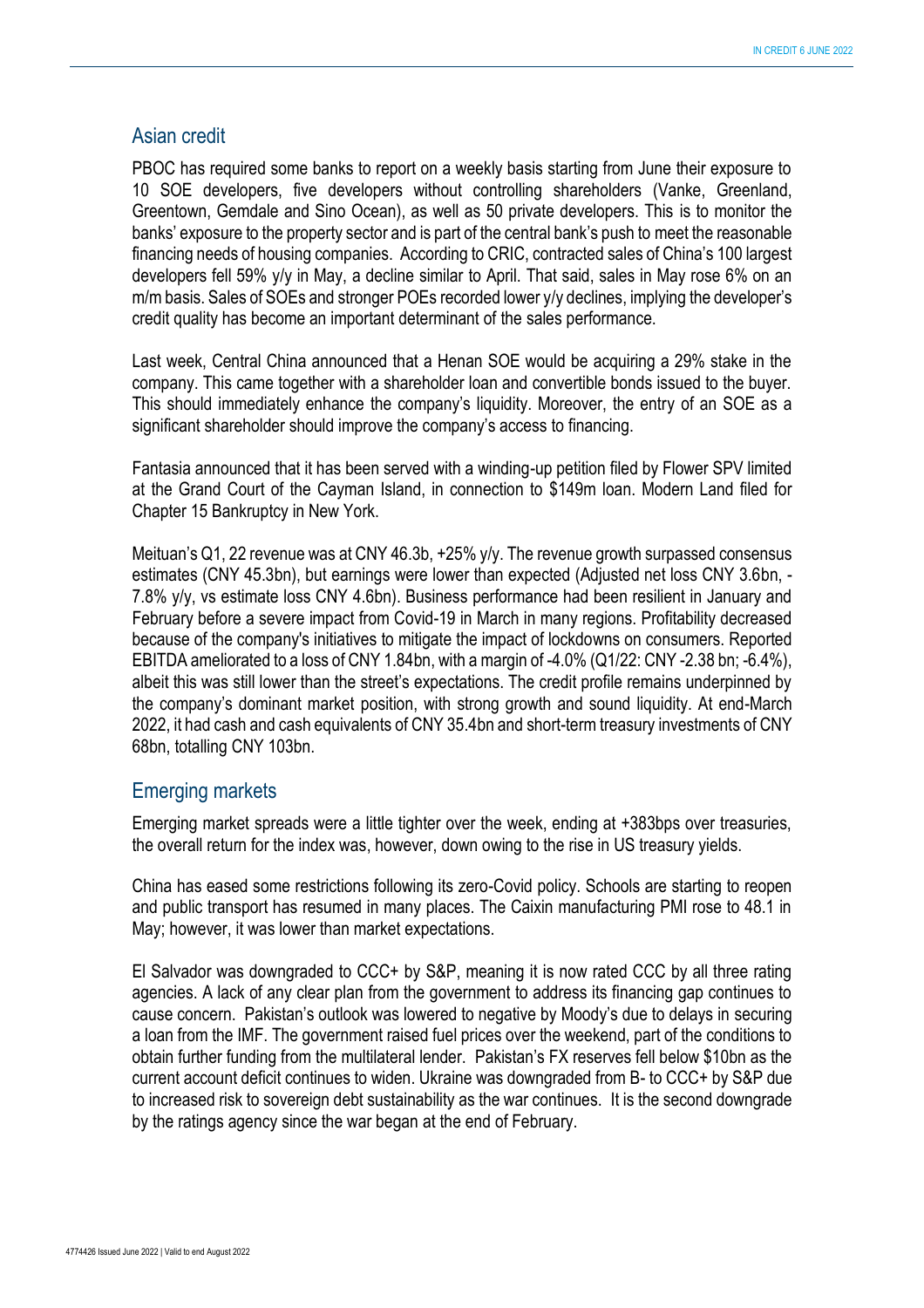In central bank news, Ukraine more than doubled its interest rate, moving from 10% to 25%, the first interest rate move since the war began, as the government attempts to protect its currency and slow rising inflation as a result of the invasion.

Primary market activity remains subdued. Mexican oil and gas company Pemex surprised the market when it re-marketed its 2029 maturity bonds. The move raised questions about why Pemex is struggling with cash flow generation against a backdrop of higher oil prices and a pledge of unwavering support from the Mexican government.

#### **Commodities**

Even with a shortened week, the commodities index was still up 1.1%, mostly due to energy which was up 5%. Grains were down 2.2%.

In oil news, OPEC+ announced they would increase production by 648,000 barrels/day in July and August. This would bring the output cuts (initiated in 2020) to an end, earlier than originally agreed. However, this may be in word only as the oil producers currently have not been meeting their production targets and appear currently to have limited capacity to increase capacity. At the same time, the Saudis, one of the few who has spare capacity, appears hesitant to use up their spare capacity. This increased production also includes Russia, which is not likely to participate given sanction constraints.

In grains, there is news that Russia and Turkey may have reached a deal to start again agricultural shipments from Ukraine from the port of Odessa. Ukraine is hesitant as there is concern that this could result in the Ukraine port being open to an attack from Russia. Turkey has offered to clear mines off the coast of Odessa.

#### Responsible investments

Market issuance for Green, social, sustainability and sustainability-linked bonds has continued a steady upward trend through Q2, 2022. The month of May saw total issuance of this kind at \$89.1bn, making it the second highest month of issuance in 2022 so far, but we have some way to go to beat last year's levels. Interestingly in Green bond sales, the average issue size has almost doubled since last October, according to Bloomberg. For example, four issuers came to the market with \$4bn each in May, accounting for 31% of total issuance in that month. Issuance year-to-date now stands at \$422.7bn, with Green bonds still the dominating use of proceeds bonds. However, Moody's ESG solutions has heavily reduced its 2022 ESG issuance forecast to \$1trn, down from \$1.35trn, on the back of rising inflation, increased monetary policy and Russia's invasion of Ukraine.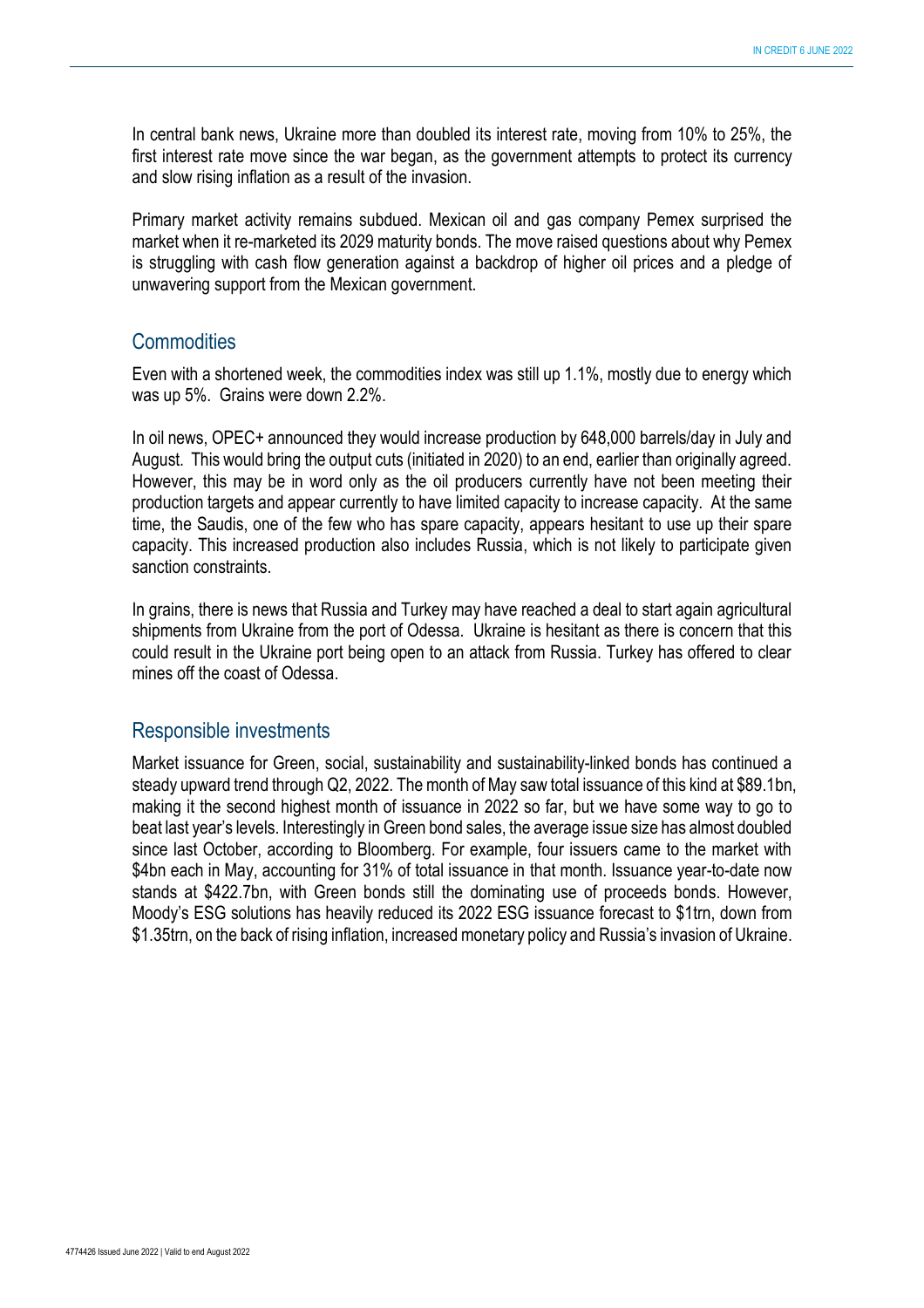### Summary of fixed income asset allocation views

#### **Fixed Income Asset Allocation Views**





| UUIIG LULL<br>INVESTMENTS                                              |                                                                                               |                                                                                                                                                                                                                                                                                                                                                                                                                                                                                                                                                                                                                                                   |                                                                                                                                                                                                                                                                                                                                                                                                                                                                                          |  |  |
|------------------------------------------------------------------------|-----------------------------------------------------------------------------------------------|---------------------------------------------------------------------------------------------------------------------------------------------------------------------------------------------------------------------------------------------------------------------------------------------------------------------------------------------------------------------------------------------------------------------------------------------------------------------------------------------------------------------------------------------------------------------------------------------------------------------------------------------------|------------------------------------------------------------------------------------------------------------------------------------------------------------------------------------------------------------------------------------------------------------------------------------------------------------------------------------------------------------------------------------------------------------------------------------------------------------------------------------------|--|--|
| <b>Strategy and positioning</b><br>(relative to risk free rate)        |                                                                                               | <b>Views</b>                                                                                                                                                                                                                                                                                                                                                                                                                                                                                                                                                                                                                                      | <b>Risks to our views</b>                                                                                                                                                                                                                                                                                                                                                                                                                                                                |  |  |
| <b>Overall Fixed</b><br>Income<br><b>Spread Risk</b>                   | Under- $\frac{1}{\sqrt{2^{1}-1}+1+2}$ Over-<br>weight -2 -1 0 +1 +2 weight                    | Credit spreads have widened from recent volatility- driven<br>tightening, as we are seeing a market-wide softening in<br>technicals fundamentals. This, along with rates-driven credit<br>vulnerability, has moved the group negative on credit risk<br>We are past the peak of economic growth, with first two hikes<br>٠<br>announced and expectations for more 50bp hikes through the<br>end of 2022. Pullback in liquidity created opportunity for market<br>volatility.<br>Uncertainty remains elevated due to fears surrounding pace of<br>central bank hiking, inflation, recession probabilities, and the<br>Russian invasion of Ukraine. | Upside risks: lowered volatility once<br>expansionary environment is established as<br>the new normal<br>Downside risks: simultaneous low<br>unemployment, high inflation, hiking, and<br>slowing growth cause a recession. More<br>spillover from Russian invasion, sanctions<br>difficult to remove post-conflict. New Covid<br>lockdowns. Supply chain disruptions, inflation,<br>commodity shocks persist to H2 2022                                                                 |  |  |
| <b>Duration</b><br>$(10-year)$<br>$(P' = Periphery)$                   | s<br>Short $\frac{1}{2}$ , $\frac{1}{10}$<br>$+2$ Long<br>$+1$<br>£<br>€                      | Carry offered by front end yields now attractive in UK<br>Longer yields to be captured by long-run structural downtrends<br>in real vields<br>Inflation likely to normalize over medium term, although some<br>areas will see persistent pricing pressures<br>Hiking cycles may be curtailed by weakening growth, as risk of<br>a policy error increases                                                                                                                                                                                                                                                                                          | Inflationary dynamics become structurally<br>persistent<br>Labour supply shortage persists; wage<br>pressure becomes broad and sustained<br>Fiscal expansion requires wider term premium<br>Long run trend in safe asset demand reverses                                                                                                                                                                                                                                                 |  |  |
| Currency<br>$(E' = European$<br>Economic Area)                         | Á\$<br>EM<br>1 Long<br>Short $-2$ $-1$<br>$\overset{0}{\mathsf{s}}$<br>Ε£                     | The invasion of Ukraine will hit global growth, hinder risk<br>markets and lend a bid to the Dollar<br>The repricing of the ECB has so far failed to boost the Euro as<br>٠<br>Eurozone growth expectations have underperformed the US                                                                                                                                                                                                                                                                                                                                                                                                            | End of zero-covid strategy in China<br>normalises supply chains and raises global<br>growth, to the detriment of the Dollar                                                                                                                                                                                                                                                                                                                                                              |  |  |
| Emerging<br><b>Markets Local</b><br>(rates (R) and<br>currency (C))    | Under- $\frac{1}{1}$<br>weight -2 $\frac{1}{1}$ -1 $\frac{1}{0}$ +1 +2<br>Over-<br>weight     | Russia/Ukraine conflict cautions against aggressive positioning<br>Aggressive Fed pricing may now open the door to selective<br>EMFX performance<br>EM real interest rates relatively attractive, curves steep in<br>places                                                                                                                                                                                                                                                                                                                                                                                                                       | Negative sentiment shock to EM fund flows<br>۰<br>Central banks tighten aggressively to counter<br>fx weakness<br>EM inflation resurgence<br>EM funding crises drive curves higher and<br>steeper<br>Tightening global financing conditions                                                                                                                                                                                                                                              |  |  |
| Emerging<br><b>Markets</b><br>Sovereign<br>Credit (USD<br>denominated) | Under- $\frac{1}{\sqrt{1-1}+1+2}$ Over-<br>weight -2 -1 0 +1 +2 weight                        | Spreads have given back most of recent raily, technicals<br>weaker with heavy EM outflows and little HY new issuance<br>Fundamental headwinds: elevated fiscal deficits, rising debt to<br>GDP ratios, significant inflation, Chinese growth, idiosyncratic<br>political risks, increasing use of IMF programs<br>Fundamental consequences of invasion are uneverly<br>distributed via trade links and commodity exposure. Good for<br>commodity producers, bad for resource importers<br>Focus on buying strong relval opportunities as headwinds and<br>٠<br>volatility increase                                                                | - Chinese growth derails with softer policy<br>stance after shutdowns<br>Fundamental consequences of invasion are<br>۰<br>unevenly distributed via trade links and<br>commodity exposure. Good for commodity<br>producers, bad for resource importers<br>A replay of 2013 occurs with a taper tantrum<br>۰<br>or swift appreciation of the USD<br>Persisting COVID growth scars hurt<br>economies & fiscal deficits<br>- Weaking technical with large fund outflows<br>and slower supply |  |  |
| Investment<br><b>Grade Credit</b>                                      | Under- $\frac{1}{2 \cdot 1 \cdot 1 \cdot 0 \cdot 1 + 1 \cdot 2}$ Over-                        | US and EMEA spreads have widened since last month. Index<br>last hung out at these yield levels in June 2010.<br>Despite strength in fundamentals (leverage, debt service<br>capacity, liquidity), we are past peak in credit quality for the<br>cycle. Inflation, monetary tightening and technicals remain<br>headwinds<br>• Liquidity remains very poor, with heightened volatility and wide<br>new issue concessions taking focus away from secondaries.                                                                                                                                                                                      | Supply dynamics remain a headwind<br>٠<br>Rate environment remains volatile<br>Investors return to government bonds from IG<br>as their risk/retum preference for safe assets is<br>changing in new rate environment<br>Russian invasion worsens operating<br>environment globally                                                                                                                                                                                                       |  |  |
| <b>High Yield</b><br><b>Bonds and</b><br><b>Bank Loans</b>             | Under- $\frac{1}{2}$ , $\frac{1}{1}$ , $\frac{1}{0}$ , $\frac{1}{1}$ , $\frac{1}{2}$ , weight | Spreads have widened since last month, still inside of long-<br>term medians. New focus on higher quality & risk management,<br>expect volatility to continue.<br>In EMEA, spreads at previous recession points. Risks for<br>EMEA HY are heightened because of proximity to and<br>economic impact of Russian invasion.<br>Primary market slow and weak liquidity in secondary<br>٠<br>Bank loan market drifted lower since April highs; overall<br>sentiment more negative over slowing economy and higher<br>interest cost, focus on de-risking<br>Bonds & loan defaults set to remain near historic lows                                      | Default concerns are focused on demand<br>destruction, margin pressure and macro risks<br>Loan technical and flows<br>٠<br>- Waves of ratings upgrade continue into this<br>year<br>Russian invasion significantly rattles US bond<br>٠<br>loan/market as already seen in EMEA from<br>commodities.                                                                                                                                                                                      |  |  |
| <b>Agency MBS</b>                                                      | Under-<br>Over-<br>$+1' +2$<br>weight                                                         | The risk/reward mix in Agencies is at fair value; MBS Basis<br>spreads now look cheap to long-term averages.<br>Higher Coupon securities are the most attractive in MBS Basis,<br>as lower coupons appear vulnerable due to tight valuations,<br>poor carry and upcoming Fed sales.                                                                                                                                                                                                                                                                                                                                                               | Housing activity slows and rising rates move<br>prepays to normal levels without hurting<br>mortgage servicing rates.<br>Uncertainty with the Fed hiking schedule and<br>long-term position within the Fed balance<br>sheet                                                                                                                                                                                                                                                              |  |  |
| <b>Structured</b><br>Credit<br>Non-Agency<br><b>MBS &amp; CMBS</b>     | Under- $\frac{1}{\text{Weight}}$ -1 $\frac{1}{0}$ +1 +2 weight                                | Our preference remains for Non-Agency RMBS<br>RMBS: Housing continues to perform well but expect<br>normalization coming from heavy supply, extension concerns.<br>and general risk off. Selectively reducing risk.<br>CMBS: Most segments maintain strong fundamentals but<br>widening has shifted relval preferences to other sectors.<br>CLOs: Spreads have been widening in sympathy with<br>structured product credit; new issue supply slowed by wider<br>spreads<br>ABS: US consumer looks well positioned, watching<br>performance given inflation & rates.                                                                               | Consumer fundamental position (especially<br>lower income) weakens with inflation and Fed<br>tightening, consumer retail/travel behavior fails<br>to return to pre-covid levels<br>■ Work From Home continues full steam-ahead<br>post-pandemic (positive for RMBS, negative<br>for CMBS)<br>SOFR deals slows CLO new issue<br>Rising interest rates dent housing market<br>strength                                                                                                     |  |  |
| <b>Commodities</b>                                                     | Under-<br>, Over-<br>$L_{-1}$<br>weight -2<br>$^{\circ}$<br>weight                            | o/w Copper & Lead vs Zinc<br>u/w Livestock<br>· u/w Gold<br>• O/W Oil                                                                                                                                                                                                                                                                                                                                                                                                                                                                                                                                                                             | Global Recession                                                                                                                                                                                                                                                                                                                                                                                                                                                                         |  |  |